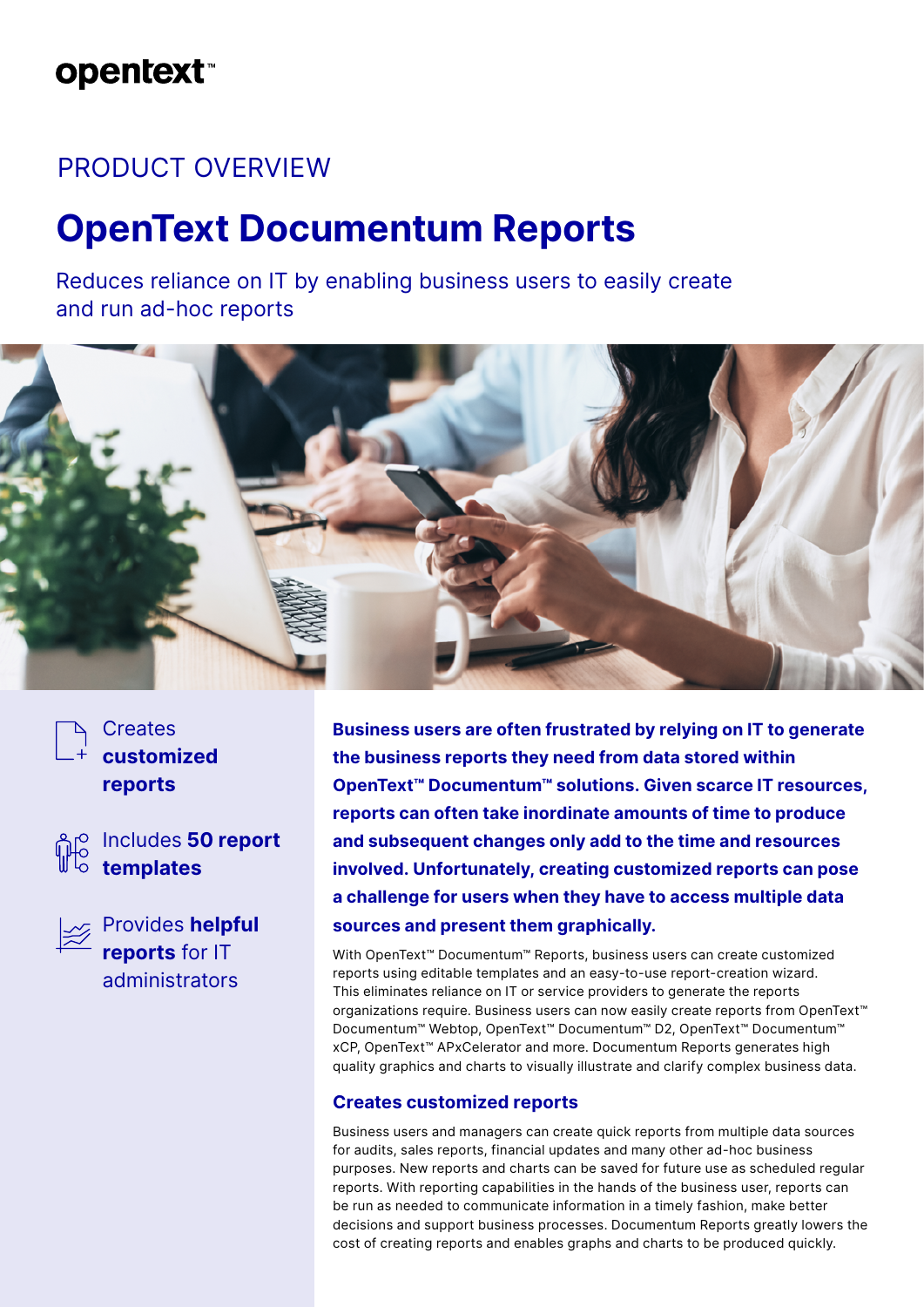## **opentext**

Documentum Reports enables reporting across many industries and departments, including:

- **Finance.** Run ad-hoc reports on how many suppliers pay on time.
- **IT.** Create system usage reports to maintain system health.
- **HR.** See workflows in progress to monitor response times to staff enquiries.

#### **Includes 50 report templates**

More than 50 report templates, encompassing the most common and useful business reporting requirements, are included with Documentum Reports. Business users and managers can customize any template with just a few clicks to present information in the manner that best suits their needs. It also includes wizard-based reporting, giving customers insight into business processes and driving continuous improvement by finding and removing bottlenecks.

#### **Helpful reports for IT administrators**

For IT administrators, Documentum Reports provides an overview of system health and usage. Pre-configured report templates make it easy to generate reporting on a number of common data sets, including who is logging into the system each day, the size, type and number of documents in the system and documents with the most versions. More than 25 reports are available out of the box to give IT administrators a clear view of users and how they are using Documentum.

Documentum Reports allows business users to create and save report definitions, saving IT time and money. It gives users visual access to the data and information they need without reliance on other departments or vendors for report creation.



Quickly create bar charts, pie charts and many other visuals from data sources in OpenText Documentum Webtop, OpenText Documentum D2 and OpenText Documentum xCP